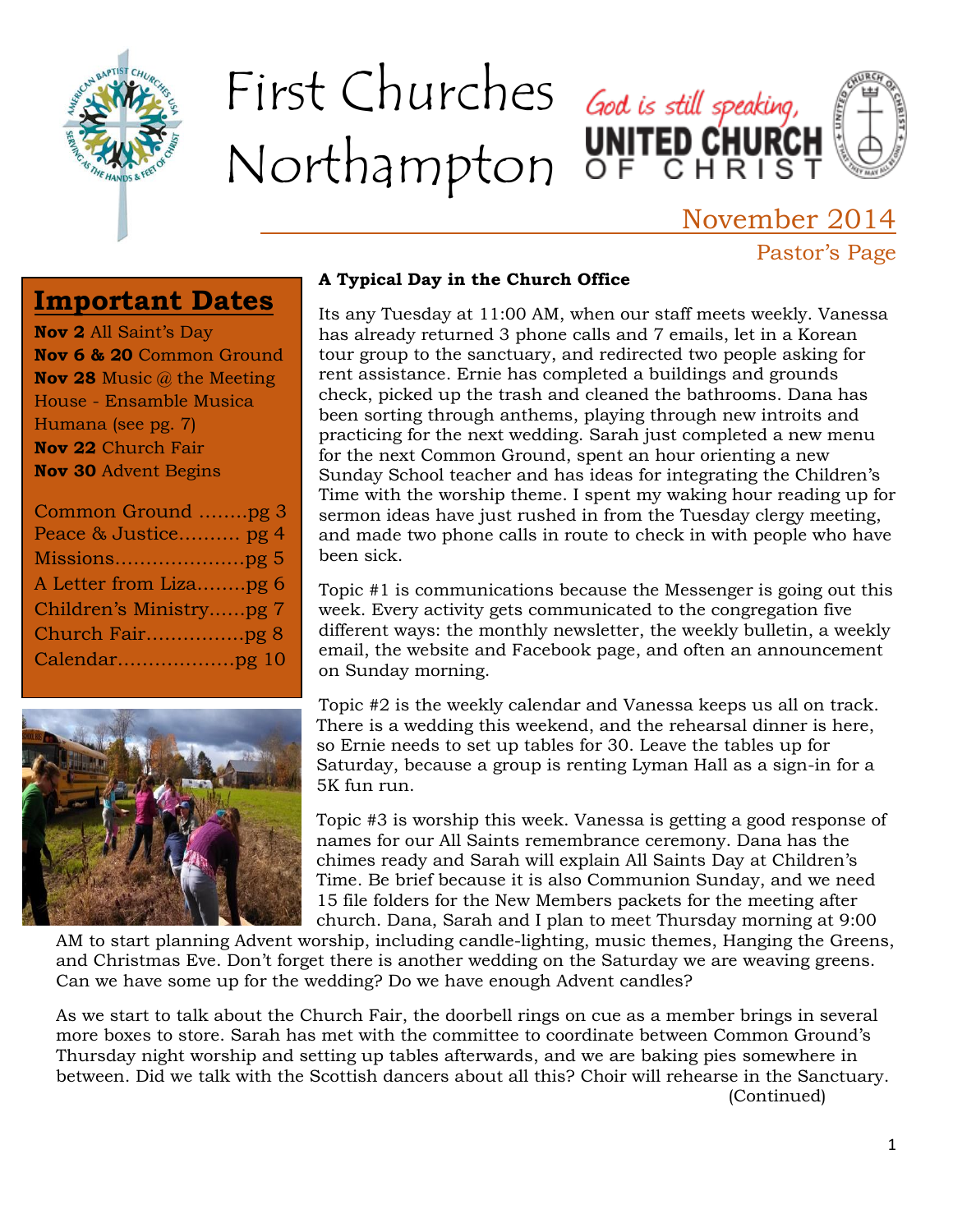It's time to close, and Ernie needs to open the sanctuary for the Peace Prayer Vigil. Who needs help or support with anything this week? We take a moment to thank each other for little things during the week. We can't do this work without each other!

And we can't do this without all of you reading this! Somewhere in your busy lives, you find time to make committee meetings, serve as greeters, pie bakers, coordinate meals for the homeless, plan forums on important Peace and Justice issues, teach Sunday School, sing in the choir and make room in your budget for the mission and ministry of this church.

This is how we build the Beloved Community. It all comes together on Sunday morning (and Thursday nights!) when there is a warm welcome for all people, a Sabbath pause to be moved by music, a message of faith, hope and love; a chance to make a difference, and share the work of raising children. There is always room for one more.

Take a moment and think of one other person who needs community. Invite them to Common Ground, Sunday worship, or a special time like Hanging the Greens. Help share our community strength and support.

### **Bible Study – Moving to Mondays!**

Sundays are always a rush, with people moving in many different directions, so after a quick poll we are moving Bible Study to Monday lunch. We will begin Monday, November 10 from noon to 1 PM. Feel free to bring a lunch and remember you get a free hour of parking in the Thorne's parking garage!

In November we will reflect on the book of Galatians and the nature of freedom. Paul is writing to a diverse Christian community struggling to live as an inclusive community. How do we honor each other's freedom and stay in community with one another? Please come any Monday!

*Pastor Todd*

# **Inquirer's Meeting for New Members**

#### *Sunday, November 2 at Second Hour*

What does "joining a church" mean? Is it like joining a gym? Does it just mean that I get to vote on stuff? Great questions! If you would like to know more about church membership, please join us after worship on November 2 for find out more. We will answer these and other questions and hand out information packets. If you decide to join, we will have second opportunities to learn more about the history, theology and programs here at First Churches. We will offer this session twice, after church on both **Sunday Nov. 9** and **Nov. 16**, with a new member Sunday on **November 23**. If you would like to participate or have questions please contact either Pastors Todd [\(pastor@firstchurches.org\)](mailto:pastor@firstchurches.org) or Sarah

[\(pastorsarah@firstchurches.org\)](mailto:pastorsarah@firstchurches.org)



All Saints' Sunday is a time where we honor the lives and memories of members and friends who have died in the past year. This year we will ring a chime for each person during our ceremony of remembrance, and the bell choir will perform a special ringing of the chimes. It is a beautiful ceremony and we invite you all to attend. This year we are especially honoring: Sue Massey, Bill Norris, Doris Blevins, and Betty Reed.

If you cannot attend, please know we hold all of our recent losses with great love and hope you will be with us in spirit. God bless!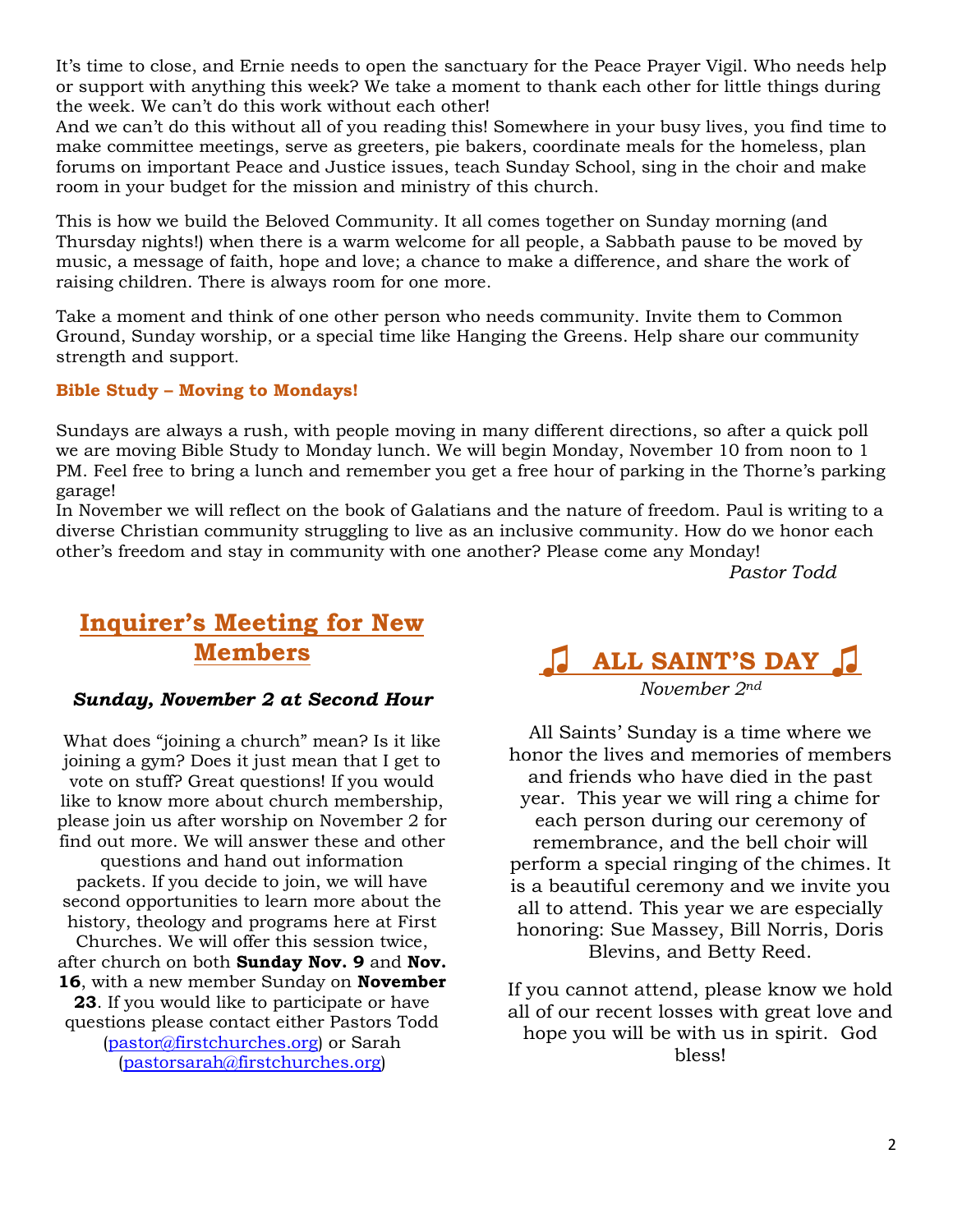# **Common Ground-**Pastor Sarah

### Calling All Saints

*Why do we remember the saints? Who are some of your saints? Are we all saints? And if so, what can help you live as a saint in the world even now?*

Chip made the beautiful icon you see here as a tribute to one of his saints, Soren Kierkegaard. Perhaps you'd like to make an icon in tribute to one of your own saints? Or maybe you'd rather compose a prayer of thanks to someone who has been a light to you on your spiritual journey? Or maybe you'd like to respond to the questions above with some thoughts of your own? Come join us for an exploration of sainthood at our next Common Ground gathering on November 6th from 5:30-8:00.



### A word about Leftovers

Did you know that First Churches isn't just home to Common Ground, but to 5 different worshipping communities including Cathedral in the Night? CITN creates a worship experience every Sunday evening on the front steps of the church with people living on the streets of Northampton, and then serves a huge feast to everyone who has gathered. Although area churches provide food, the need continues to grow. To help meet that need, Common Ground is now contributing our leftover soup and bread to the feast, and the CITN folks are thrilled to have it all. Some of our members have also come out to worship and help serve the meal and CITN is always happy for the extra help. I'm happy to provide more information if you'd like to serve in this way.

*To read more of the Common Ground News,* click [here.](http://firstchurches.org/common-ground-news-and-invitation-for-november-6th/) This month's recipe brought to you by Common Ground and the Moosewood Cookbook

### **Black bean soup** *Serves 6*

- 10 x Sun-dry tomatoes, (not packed in oil)
- 1 c. Boiling water
- 1 1/2 c. Onions, finely minced
- 3 x Garlic cloves, chopped
- 1 x Jalapeno chile, chopped, or 1/4 tsp. cayenne
- 2 Tbsp. Vegetable oil

### **Directions**

**1.** In a small bowl, cover the sun-dry tomatoes with the boiling water and set aside. In a soup pot, sauté the onions, garlic, and chile or possibly cayenne in the oil for about 5 min, stirring frequently, till the onions are translucent/soft. Add in the cumin, 1/3 c. water, and the juice from the tomatoes.

**2.** Break up the tomatoes by chopping them coarsely right in the can and add them to the pot. Cover and bring to a boil. Lower the heat

- 1 tsp ground cumin
- $\cdot$  1/3 c. Water
- 3 c. Tomatoes, (28-oz can -undrained)
- 32 ounce Black beans, (canned) or possibly
- 4 c. cooked with their liquid
- 1 c. Cilantro, minced, sour cream, cheddar cheese

and simmer; covered, for 5 min. Add in the black beans and their liquid, and continue to simmer, stirring occasionally to prevent sticking. Drain and chop the softened sun-dry tomatoes. Add them to the soup and cook for 10 min longer, till the onions are tender. Puree half of the soup and return it to the pot. If the soup is too thick, add in some water or tomato juice. Reheat gently. Garnish with a dollop of sour cream, cheddar cheese, and/or cilantro.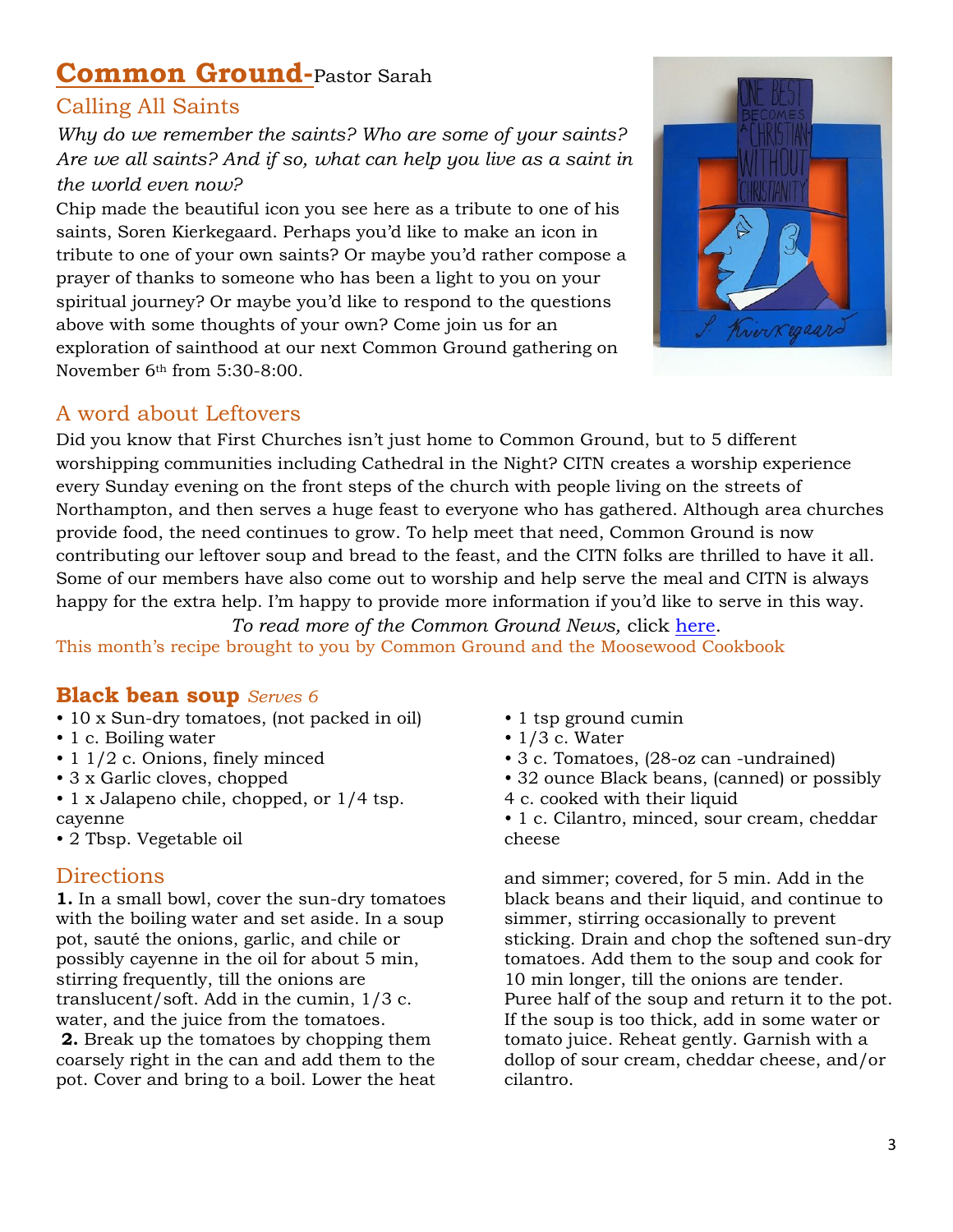# **BOLIVA**



David Entin, a member of the Peace and Justice Committee, just returned from a 10-day trip to Bolivia. He will be sharing with us what he learned as a member of the Food Sovereignty and Native Resistance Delegation in the Second Hour on Sunday, Nov. 16<sup>th</sup>. Bolivia just re-elected Evo Morales and his Movement toward Socialism (MAS) Party to a third term with 60% of the vote against four opponents. President Morales, the first indigenous president of Bolivia, received more votes in every province/state than in the previous election. During his

five year term as President, the country's economy grew at 6% a year and extreme poverty was reduced from one third to one fifth of the population. Come learn more about how the program of this Socialist Administration is benefiting those most in need in one of the poorest countries in South America.

### **GUATEMALA**

Today we went up to the village of Santa Maria de Jesus and saw the new chicken enclosure, nearly finished, and the new chickens, who are being sheltered in a neighbor's fenced yard until the big enclosure is finished. Then I got to meet many of the Taq Rumial children and their mothers and grandmothers at a little party. They made my mother and I a beautiful traditional dish called pollo pepian (chicken in a chili sauce). We had speeches and lots of jokes and I got to hold one of the babies, and we handed out the school supplies. The children and mothers and grandmothers were really pleased – lot of happy faces and hugs, and a few restrained tears as well. The whole party was very bilingual, in Spanish and Mayan. I need to find some way



to make sure the older children can get to middle school, or in a few cases keep going to middle school, and that is really the worst challenge, as the middle schoolers have to take a bus and round trip is 7 quetzals per day, when some of the mothers only earn 20 or 30 Q a day. Not all of the mothers are single, I was mistaken about that, Taq Rumial is a women's empowerment group, and some of the ladies are married, some are grandmothers caring for their grandchildren. The married ladies who have husbands working may get additional income of 30 Q a day, and some of the children work in the fields to help earn money for the families. Family sizes range from two to five or six, with a larger number being more common. With an average of five mouths to feed, and an income of 30 to 60 Q per day (that's 4 to 8 dollars per day) affording a dollar a day for transport to middle school by bus is pretty unfeasible. And then school supplies are not provided. Our party was in a hut in a small yard area made of cinder block half way up the walls, then tin, with a tin roof. The floor was pressed dirt, and the light came from the door and the fire place and one window with no glass. Even so, it was so cozy and hospitable because of how wonderful the ladies were to us. The lady who lives there, Juana, also had flowers growing. They loved meeting my mother and we made jokes about the group finding her and another older woman husbands, double wedding etc etc. There is no running water in that living space, and in fact that part of the village does not have a good source of running water at all, it is on alternate days, and the ladies carry water on their heads in jars to their washing/water storage area. I have photos of the washing area, of them teaching me how to carry water on my head etc but will just sent a few photos in a moment if I can figure out how to upload on my mom's pc! – Oonagh Doherty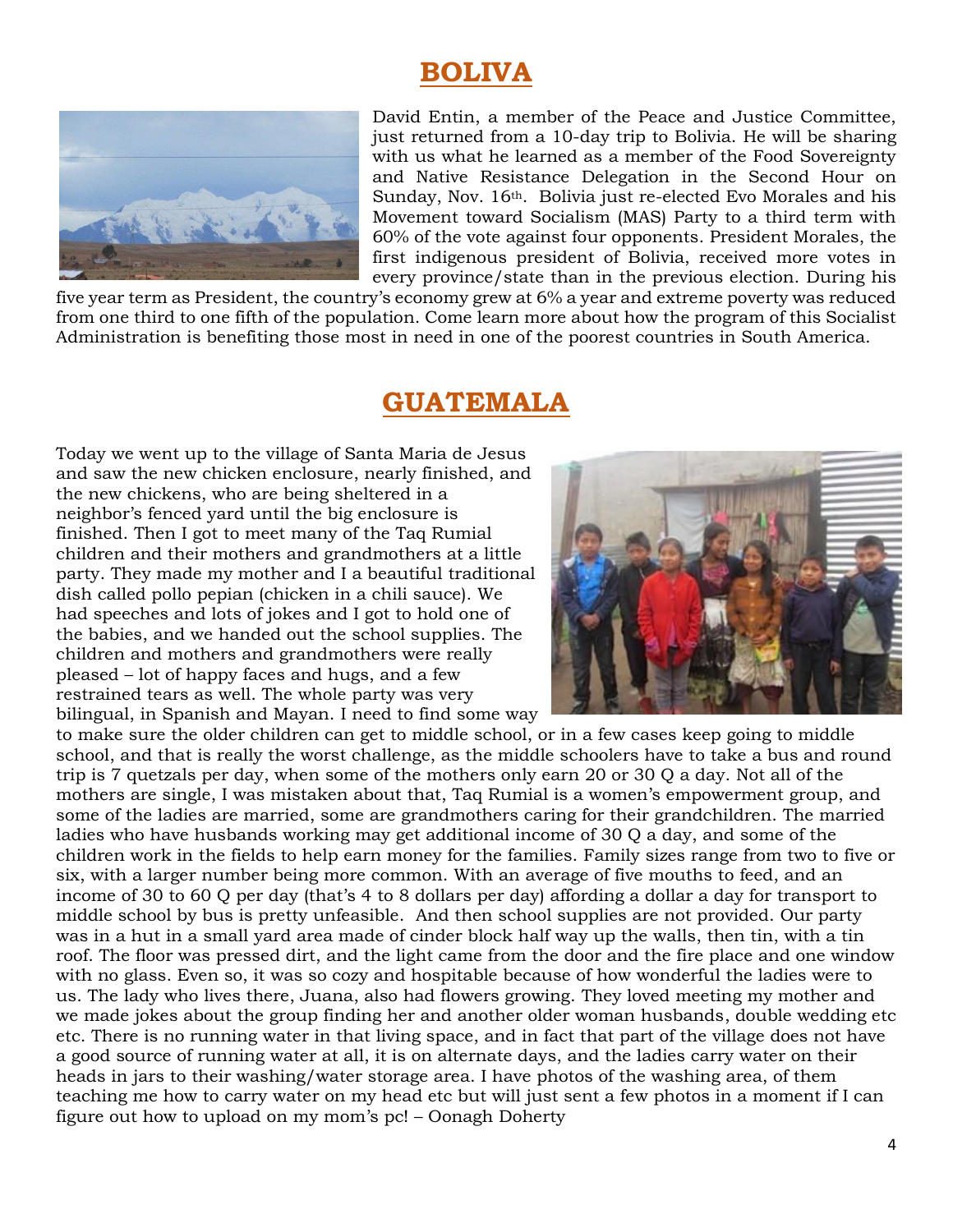

# **OUR PARTNER IN HAITI – CONASPEH**

In a recent report for Global Ministries, the current missionaries working with CONASPEH (the National Spiritual Council of Churches in Haiti) described attending a graduation of nurses and seminarians. David Entin, Judy Sherman and I attended this

graduation the previous year and were all deeply moved by the ceremony. Along with their diplomas the seminarians received either a gift of a Bible or a commentary or a book of church history. Our friends at the Longmeadow UCC church provided nursing bags for graduating nurses that included a blood pressure kit, a nurse's watch with a sweep second hand, a digital thermometer, a penlight for examining pupillary response and a pair of bandage scissors. This gift bag is part of the church's "alternative Christmas" program, which members have supported for the past four years. In past years, First Churches has contributed to the nursing bags and Bibles. To read more about the ceremony, go to

### <http://globalministries.org/lac/missionaries/graduation-haitian-style.html>

As a reminder, a group from our area will be traveling to Port-au-Prince March 7-14th, 2015. The group will include nursing students from American International College, but the focus will be more than just medical. Whatever your talent or interest is, you can share it with the students and staff at CONASPEH, and they will be very appreciative. If you are like others who have gone before you, you will return a changed person, likely much wiser and more grateful. Interested persons should contact David Entin, Judy Sherman or Pauline Bassett. – Pauline Bassett

# Coffee Hour and Cot Shelter

 Anyone who would like to participate in providing,



serving, and/or cleaning up the refreshments after the service should contact Heidi Rademacher or Jenna Sellers. There is also a sign-up sheet in the fellowship hall on the wall.

- The next Cot Shelter meal will be *December 1*. Anyone who is interested in volunteering to provide a food item, serve, and/or clean-up should contact Jenna Sellers.
- Any person interested in cleaning and reorganizing the church kitchen should please contact Jenna Sellers.

# **Tuskegee Homeless Veteran's Fund**

The Tuskegee Airmen are debuting their TV show November 2nd! NCTV will host the Airmen on channel 12 @ 8pm on Sunday, Tuesday, and Thursday. And Monday, Wednesday and Friday at 9pm. The show is called Brothers and Sisters of Humanity. If you are unable to make those viewings, but still want to tune in, please check out the podcasts  $\omega$ [www.northamptontv.org.](http://www.northamptontv.org/) The next fundraiser for the Tuskegee Homeless Vets Fund will be held November 8<sup>th</sup> at the American Legion on Riverside Dr. @ 6pm. Donations are always

accepted to Tuskegee Airmen c/o People's Bank 330 Whitney Ave, Holyoke, MA 01040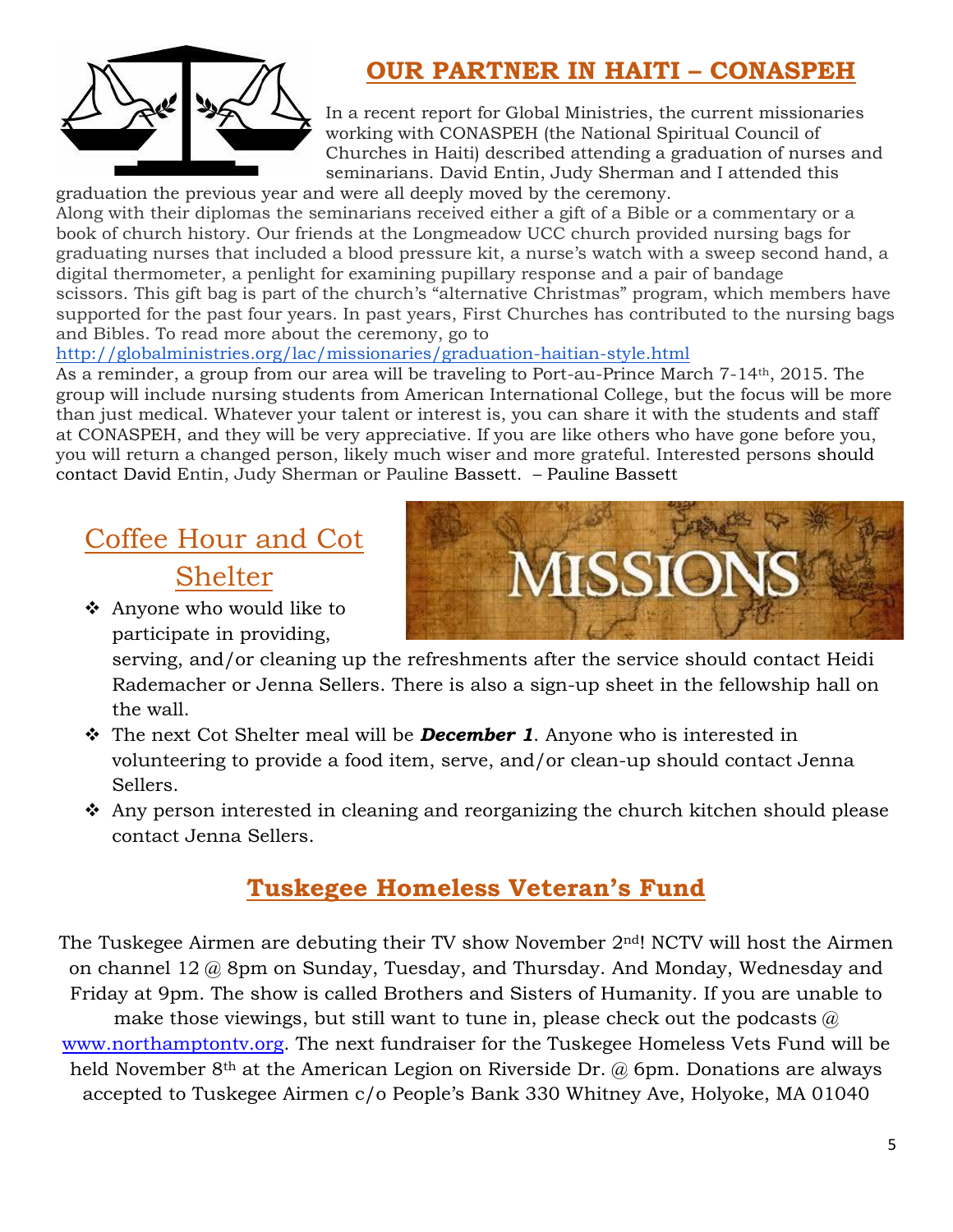### **October 21, 2014**

### **Dear Friends at First Churches:**

Having disappeared somewhat abruptly from your midst at the end of the summer, I am resorting to an open letter to tell you this piece of good news: On September 7, I was called by congregational vote to be the pastor of Belchertown United Church of Christ. I have been called as a half-time, 'designated term pastor,' meaning our covenant is for a designated, two-year period. (This is different from both a settled pastor and an interim pastor, in that the question of service beyond those two years remains open-ended.) BUCC is a lovely, friendly,



*Photo by Don Treeger of The Republican*

open and affirming congregation of about 120 eclectic and lively souls, and I am deeply grateful that, after my giant leap of faith into ministry, I have touched down in such a welcoming place.

I am also deeply aware that I would never have taken that leap, had it not been for First Churches. The welcome of this congregation drew me back into the heart of the church, after a long time of alienation. Your example reawakened my faith, and your encouragement reawakened my sense of call. If God planted the seed, First Churches tended it and watered it and gave it room to grow. You will always be the church that called me into ministry, and I draw daily upon the many lessons I learned in your care. And now you have sent me out, to minister elsewhere. Luckily, not too far away; my family continues to live in Greenfield, and Lora and the girls will continue to worship with you in Northampton most Sundays. At least for now, their plan is to be 'members' of First Churches and 'friends' of Belchertown. And although I am pastor at BUCC, I also remain officially a member of First Churches. I look forward to introducing you to my new congregation at my ordination ceremony, which will take place at First Churches, sometime after Christmas and before Easter. You will be hearing from me as soon as the date is set! Meanwhile, I send my love to you via my family each week. I think of you all, and miss our weekly fellowship together. Please pray for me and my congregation in our new ministry together, as I pray for you and the church we call home.

Peace,

Liza Knapp

### **Advance Dates**

**Nov 30** Advent Begins **Dec. 4 & 18** Common Ground **Dec. 6** Gather and Weave the Greens **Dec. 7** Hot Chocolate Run *(no morning worship)* and Hanging the Greens – *4:00 PM* **Dec 21** Christmas Pageant **Dec 24** Candlelight Service, *7:30 pm*, Lessons & Carols. **Dec. 31** First Night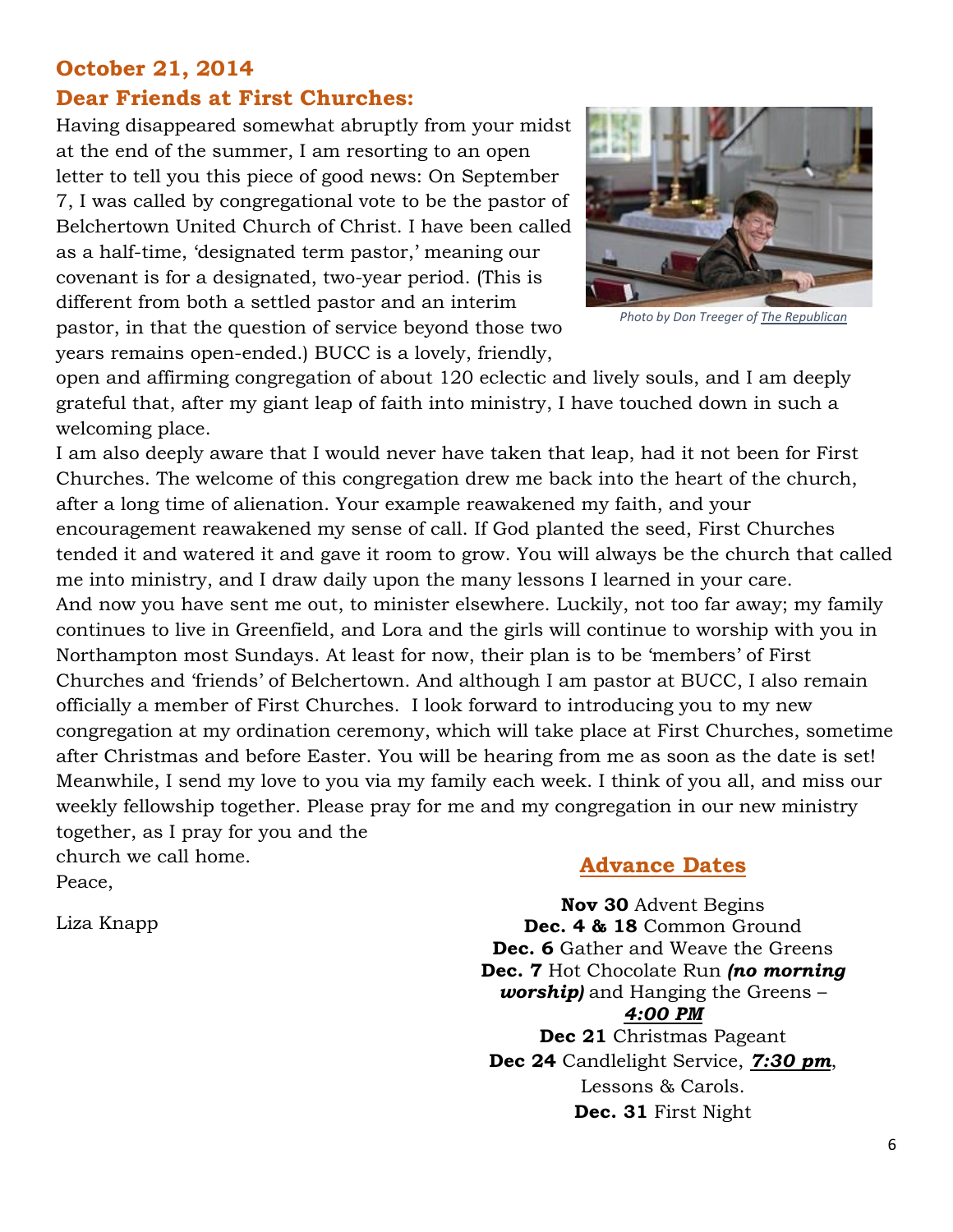# **CHILDREN'S MINISTRY**

-Pastor Sarah



*Gleaning a Success!* These are some of the hands that gleaned 300 lbs. of potatoes, beets and carrots for Rachel's Table this past Sunday. Youth from First Churches, Edwards, and St. John's worked together to harvest food at Brookfield Farm in Amherst. They then transported all that fresh produce down to Kate's Kitchen in Holyoke. Kate's Kitchen provides a hot noon time meal 365 days a year to anyone in need. Through their lunch program they also empower, educate, and train unemployed and underemployed individuals interested in the culinary field. I am really proud of our youth and very thankful to Manny Pintado who stepped in at the last moment to help chaperone this event. This trip wouldn't have been possible without his help. Thanks Manny!

### *Many Thanks to Angie and Kelli Montalvo-Greene for hosting the Scarecrow Making Party*

It was a lot of fun meeting parents and kids from the larger community. There was great food and lots of fun to be had stuffing hay into old clothes and creating some very funky scarecrows. My kids had a great time, and I'm sure everyone else's kids did too. Thank you, Angie and Kelli, for your gracious hospitality.

### *Craft Table at the Christmas Fair*

We can use some volunteers to help us entertain kids during the Christmas Fair. I have a fun and easy craft for children, but we need a few more hands to help. It's also a great opportunity to tell people in our community about our wonderful Sunday School. Let Pastor Sarah know if you would like to help.

### *And Speaking of Sunday School…*

Patti and Rachel will be teaching this month, but we can still use two more teachers for the month of November. Many thanks to Gabe and Stacey for all their help through September and October. They helped get our Sunday school off to a great start. To read more of the First Churches Ministry News, click [here.](http://firstchurches.org/childrens-ministry-at-first-churches/)

# **Ensamble Musica Humana**

*November 28th @ 8pm*, Pre-concert talks @*7pm* **A Celebration of Advent:** 

Hymns and Dances by Michael Praetorius featuring Renaissance Men

A discount code for members of First Churches is valid through November 16th, use discount code: **FCNTICKETS** at checkout for \$5 off general admission. If you would like to attend, and would like assistance with purchasing tickets, please



contact Vanessa at the Church office and she will be happy to help. General Admission \$15 online/\$20 door, Students \$10 online/\$20 door

Tickets at<www.ensemblemusicahumana.com>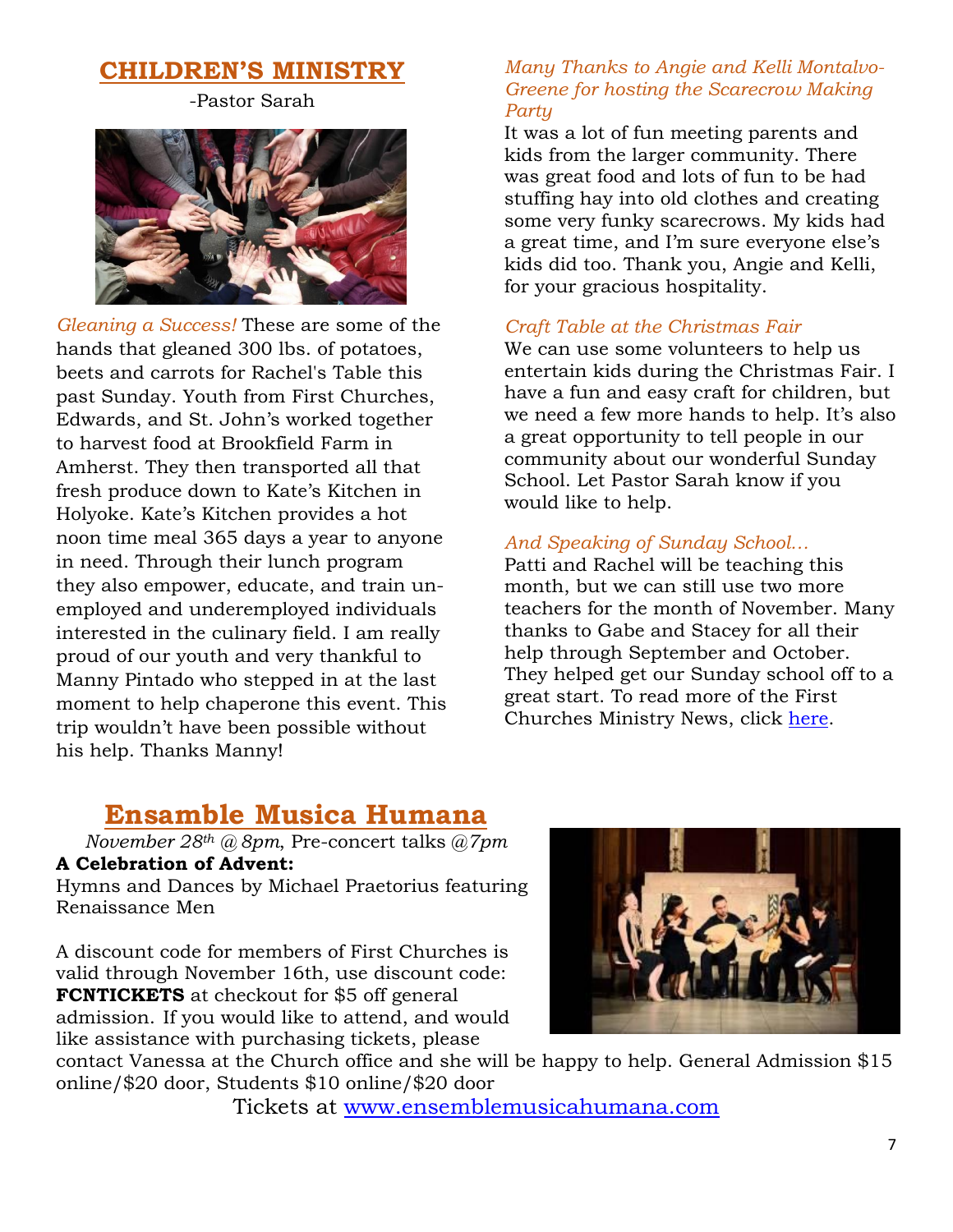# **FAIR UPDATE!**

### **SAVE THE DATE: SATURDAY, NOVEMBER 22, 9:30- 3:00**. **Remember: A successful fair is vital to the church as it is our biggest fund raiser of the year!**

Volunteers are needed to "make, bake, donate" and sell at all of our tables! **We will have sign-up sheets at coffee hour on November 2nd and 9th**. Or, you can contact any chair or member of the **Church Fair Steering Committee** for any questions, to volunteer for any of the tasks listed, or make suggestions. **If you have any ideas or plans for the fair, it is vital that you contact someone on the steering committee first, please**.

- **Barbara Parsons**
- **Peg Whitham**
- **Ginny Wahl**
- **Celeste Ortega**

**Raffle:** Celeste Ortega is busy obtaining raffle items from various businesses in town. We will need people to sell tickets the few weeks before and during the fair.

**Craft Table:** Home-made crafts of most any kind are welcome. Potential Christmas gifts work well as do items that are inexpensive. Be sure to let Dori McCracken or Sandie Pirrello know what you are planning so that they can plan the arrangement of their table.

**Christmas Table:** Elaine Wert and Stacey Martin are arranging a fun table displaying "gently used" Christmas items. We need you to take a look in your attics and closets! Homemade Christmas decorations are also welcome.

**Luncheon:** Margie Riddle and Mary Ramos are co-chairing. Cooks will be needed! We welcome your requests for dishes that are "tried and true" as well as suggestions for "something new." Please let us know if you would like to provide or prepare food before the fair and/or work with us in the kitchen for the luncheon

**Attic Treasures:** Greg Wilson needs "gentlyused" items in clean and fair condition.

**Jewelry table:** Please search thru your jewelry boxes and dresser drawers for any items you haven't used in a while and wouldn't mind giving away for a good cause.

**Apple Pies:** Want to learn to bake a pie? Here is your chance! Join Doryne Pederzani and friends to make and bake pies at the church on the Friday preceding the fair (**please note the change of day)** starting at 9am.

**Bake Table:** Laura Judd will need help selling and baking home-made goods. Best-sellers are: cookies of all varieties including chocolate chip, hermits and snicker doodles; brownies; tea breads/quick breads and homemade candy. Less popular are muffins, frosted cupcakes and large cakes as people don't like to buy anything difficult to carry. Smaller, individually wrapped items preferably in plastic with a list of ingredients and an attractive bow or ribbon helps to make the table more attractive and sell more goodies.

**Clean-up:** One of the most important jobs of the fair. Bill Ames will coordinate this effort but he needs lots of help! It doesn't take long—lasts from about an hour at most from about 3:00 on.

*Be sure to stay tuned to the weekly bulletin, our face book page and website for regular fair updates.*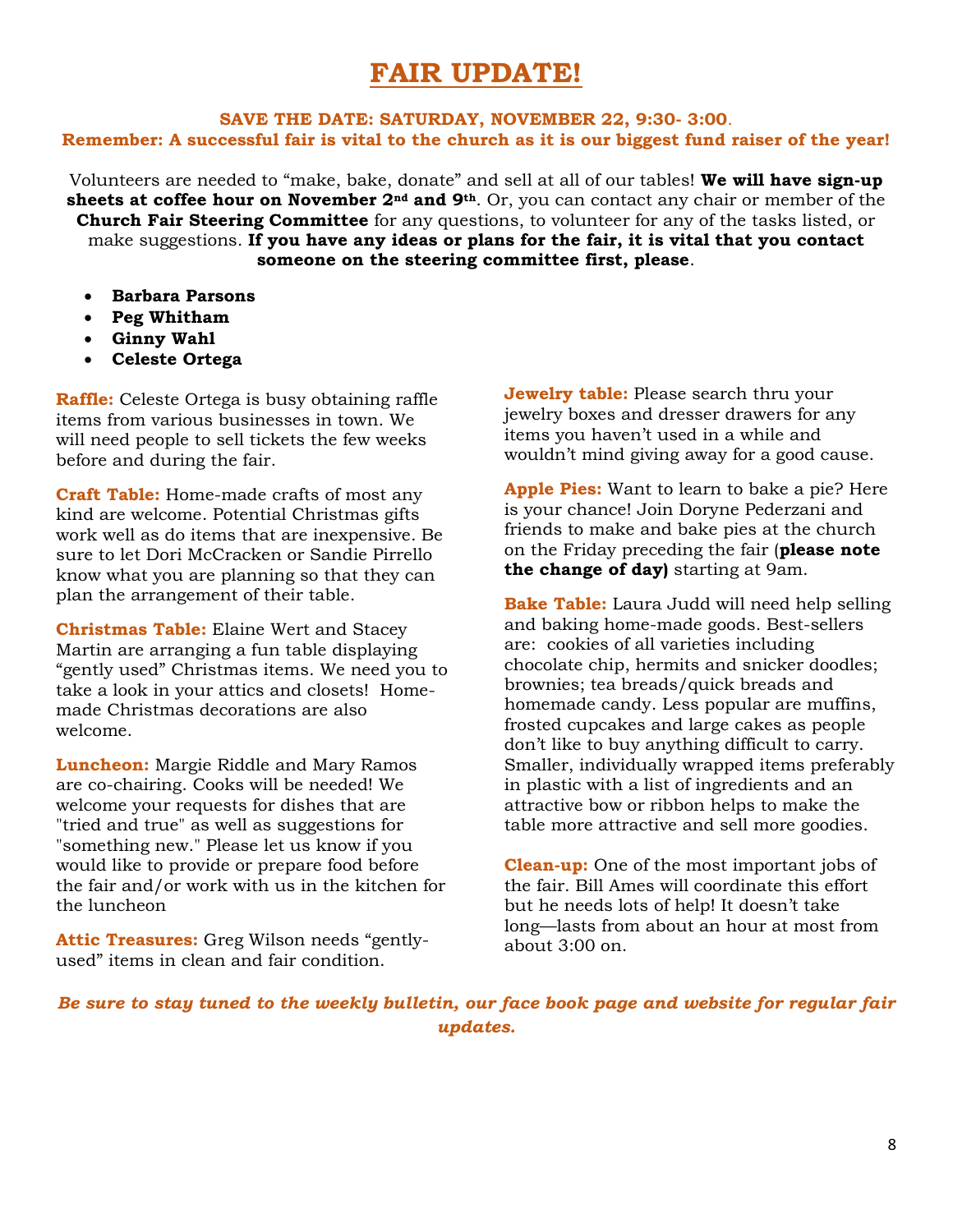# **This is Not Your Average Annual Meeting Keynote Address**

*By Marlene Gasdia-Cochrane (thanks to Massachusetts UCC Conference.)*



"Deeply flawed, and deeply spiritual." That's how Nadia Bolz-Weber, next year's Annual Meeting keynote speaker and the founding pastor of [House](http://www.houseforall.org/)  [for All Sinners and Saints](http://www.houseforall.org/) described herself in a Denver news interview.

"Nadia is a blogger, author, and well regarded speaker on the importance of church, Christ, and the transforming power of God's grace, and I think she will be a great keynote speaker for Annual Meeting," said Ian Holland, pastor of [The First Church in Swampscott, Congregational](http://thefirstchurch.org/) and Annual Meeting Moderator.

Others may describe her as heavily tattooed, loud, sarcastic, cranky and

punkish; but this may truly be a case where one should not judge a book by its cover.

According to Holland, Bolz-Weber is a passionate disciple of Christ and a great preacher. "She was raised in a very conservative Church of Christ tradition, rebelled against everything, fell into a life of drug abuse, nearly died, fell in love with her husband, God, and orthodox mainline Christianity, and is now a mother, and a Lutheran pastor of an emergent Lutheran church in Denver that serves both the outcasts of society as well as khaki-wearing middle-class dudes," he rattled off.

She has also become a leading voice in the emerging church movement.

"I saw her on YouTube giving a speech\sermon to an ELCA (Evangelical Lutheran Church of America) youth conference that knocked my socks off," Holland said. "She is an unlikely Lutheran, with her- 6+ foot tall height, tattoos, black tank-top t-shirts and profanity. Yet she speaks so vividly and relevantly about the mission of the church in our time."

A former stand-up comic who struggled with drug and alcohol abuse, Bolz-Weber never considered herself to be religious leader material—until the day she ended up leading a friend's funeral in a smoky downtown comedy club. Surrounded by fellow alcoholics, depressives, and cynics, she realized: These were her people. Maybe she was meant to be their pastor. Read more at http://www.macucc.org/newsdetail/455191

*The [216th Annual Meeting of the Massachusetts Conference](http://www.macucc.org/eventdetail/189516) will be held Friday, June 12 and Saturday, June 13, 2015, at the University of Massachusetts, Amherst. The keynote address will take place Saturday morning and will be open to the public. Stay tuned for further details early in 2015.*